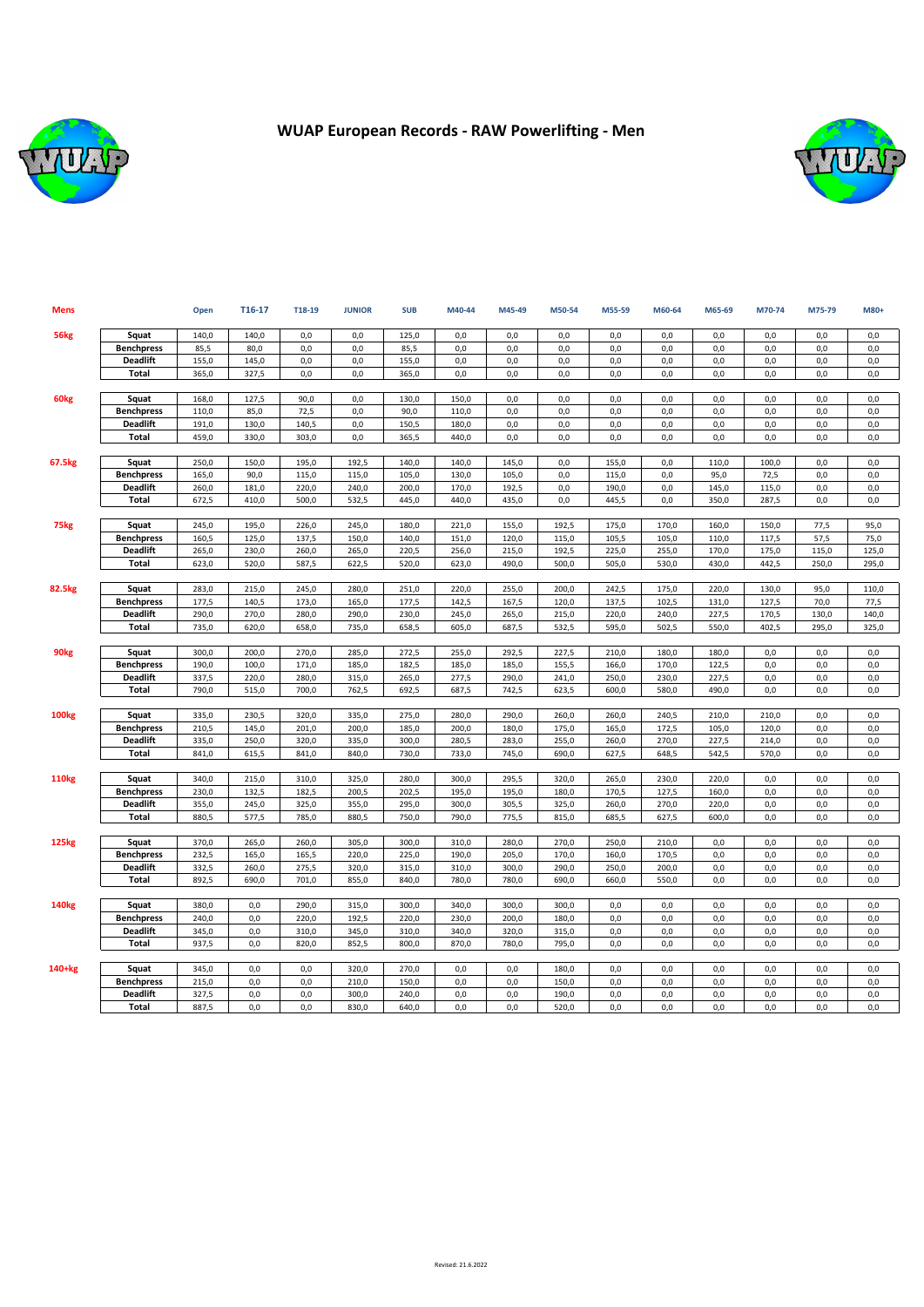| Men 56 kg         | Open           |                          |                          |                            | Submaster          |                           |                          |                            | Junior          |                           |                          |                            |
|-------------------|----------------|--------------------------|--------------------------|----------------------------|--------------------|---------------------------|--------------------------|----------------------------|-----------------|---------------------------|--------------------------|----------------------------|
| Squat             | 140,0          | T.Huschenbett            | Ger                      | <b>WM16</b>                | 125,0              | P. Balazik                | <b>SVK</b>               | EM16                       |                 |                           |                          |                            |
| Bench             | 85,5           | P. Balazik               | <b>SVK</b>               | <b>WM17</b>                | 85,5               | P. Balazik                | <b>SVK</b>               | <b>WM17</b>                |                 |                           |                          |                            |
| Deadlift          | 155,0          | P. Balazik               | <b>SVK</b>               | EM16                       | 155,0              | P. Balazik                | <b>SVK</b>               | EM16                       |                 |                           |                          |                            |
| Total             | 365,0          | P. Balazik               | <b>SVK</b>               | EM16                       | 365,0              | P. Balazik                | <b>SVK</b>               | EM16                       |                 |                           |                          |                            |
|                   |                |                          |                          |                            |                    |                           |                          |                            |                 |                           |                          |                            |
|                   |                |                          |                          |                            |                    |                           |                          |                            |                 |                           |                          |                            |
| Men 60kg          | Open           |                          |                          |                            | Submaster          |                           |                          |                            | Junior          |                           |                          |                            |
| Squat             | 168,0          | <b>B.Stania</b><br>G.Pál | POL                      | <b>WM18</b>                | 130,0              | P.Balážik<br>Z. Heidinger | <b>SVK</b>               | <b>EM17</b>                |                 |                           |                          |                            |
| Bench<br>Deadlift | 110,0<br>191,0 | <b>B.Stania</b>          | <b>HUN</b><br>POL        | <b>WM21</b><br><b>WM18</b> | 90,0<br>150,5      | P.Balážik                 | <b>HUN</b><br><b>SVK</b> | EM16<br>EM17               |                 |                           |                          |                            |
| Total             | 459,0          | <b>B.Stania</b>          | POL                      | <b>WM18</b>                | 365,5              | P.Balážik                 | <b>SVK</b>               | EM17                       |                 |                           |                          |                            |
|                   |                |                          |                          |                            |                    |                           |                          |                            |                 |                           |                          |                            |
|                   |                |                          |                          |                            |                    |                           |                          |                            |                 |                           |                          |                            |
| Men 67.5kg        | Open           |                          |                          |                            | Submaster          |                           |                          |                            | Junior          |                           |                          |                            |
| Squat             | 250,0          | N.Kuhn                   | GER                      | EM19                       | 140,0              | M.Buransky                | <b>SVK</b>               | <b>WM16</b>                | 192,5           | M.Kiss                    | <b>HUN</b>               | <b>WM21</b>                |
| Bench             | 165,0          | I.Mester                 | <b>HUN</b>               | <b>EM22</b>                | 105,0              | M.Buransky                | <b>SVK</b>               | WM16                       | 115,0           | D. Okros                  | <b>HUN</b>               | <b>EM16</b>                |
| Deadlift          | 260,0          | N.Kuhn                   | GER                      | EM19                       | 200,0              | M.Buransky                | <b>SVK</b>               | <b>WM16</b>                | 240,0           | M.Kiss                    | <b>HUN</b>               | <b>WM21</b>                |
| Total             | 672,5          | N.Kuhn                   | GER                      | EM19                       | 445,0              | M.Buransky                | <b>SVK</b>               | <b>WM16</b>                | 532,5           | M.Kiss                    | <b>HUN</b>               | <b>WM21</b>                |
|                   |                |                          |                          |                            |                    |                           |                          |                            |                 |                           |                          |                            |
|                   |                |                          |                          |                            |                    |                           |                          |                            |                 |                           |                          |                            |
| Men 75kg          | Open<br>245,0  | F.Šuška                  | <b>SVK</b>               | <b>WM18</b>                | Submaster<br>180,0 | E. Gregoricic             | Slo                      | EM15                       | Junior<br>245,0 | F.Šuška                   | <b>SVK</b>               | <b>WM18</b>                |
| Squat<br>Bench    | 160,5          | M.Marinkovich            | <b>HUN</b>               | <b>WM18</b>                | 140,0              | E. Gregoricic             | Slo                      | EM15                       | 150,0           | F. Gajdacs                | Hun                      | <b>EM16</b>                |
| Deadlift          | 265,0          | O.Kurek                  | <b>SVK</b>               | EM19                       | 220,5              | M.Buranský                | <b>SVK</b>               | <b>EM17</b>                | 265,0           | O.Kurek                   | <b>SVK</b>               | EM19                       |
| Total             | 623,0          | E. Gregorcic             | <b>SLO</b>               | <b>WM18</b>                | 520,0              | E. Gregoricic             | Slo                      | <b>WM14</b>                | 622,5           | F.Šuška                   | <b>SVK</b>               | <b>WM18</b>                |
|                   |                |                          |                          |                            |                    |                           |                          |                            |                 |                           |                          |                            |
|                   |                |                          |                          |                            |                    |                           |                          |                            |                 |                           |                          |                            |
| Men 82.5 kg       | Open           |                          |                          |                            | Submaster          |                           |                          |                            | Junior          |                           |                          |                            |
| Squat             | 283,0          | S.Stopar                 | <b>SLO</b>               | <b>WM17</b>                | 251,0              | J. Podzuweit              | GER                      | <b>EM15</b>                | 280,0           | <b>B.Hajdu</b>            | <b>HUN</b>               | <b>WM18</b>                |
| Bench             | 177,5          | J. Podzuweit             | GER                      | EM15                       | 177,5              | J. Podzuweit              | GER                      | EM15                       | 165,0           | <b>B.Hajdu</b>            | <b>HUN</b>               | <b>WM18</b>                |
| Deadlift          | 290,0          | <b>B.Hajdu</b>           | <b>HUN</b>               | <b>WM18</b>                | 230,0              | J. Podzuweit              | GER                      | EM15                       | 290,0           | <b>B.Hajdu</b>            | <b>HUN</b>               | <b>WM18</b>                |
| Total             | 735,0          | B.Hajdu                  | <b>HUN</b>               | <b>WM18</b>                | 658,5              | J. Podzuweit              | GER                      | EM15                       | 735,0           | <b>B.Hajdu</b>            | <b>HUN</b>               | <b>WM18</b>                |
|                   |                |                          |                          |                            |                    |                           |                          |                            |                 |                           |                          |                            |
|                   |                |                          |                          |                            |                    |                           |                          |                            |                 |                           |                          |                            |
| Men 90 kg         | Open           | P.Klimo                  |                          |                            | Submaster          | P.Peciar                  |                          |                            | Junior          | D.Maslinski               |                          |                            |
| Squat<br>Bench    | 300,0<br>190,0 | J. Fazekas               | <b>SVK</b><br><b>HUN</b> | <b>WM18</b><br><b>EM15</b> | 272,5<br>182,5     | P.Kandefer                | <b>SVK</b><br>POL        | <b>WM21</b><br><b>EM18</b> | 285,0<br>185,0  | A.Igneczi                 | POL<br><b>HUN</b>        | <b>EM18</b><br><b>WM18</b> |
| Deadlift          | 337,5          | A.Igneczi                | <b>HUN</b>               | <b>WM21</b>                | 265,0              | P.Peciar                  | <b>SVK</b>               | <b>WM21</b>                | 315,0           | T.L.Tóth                  | <b>HUN</b>               | <b>WM21</b>                |
| Total             | 790,0          | A.Igneczi                | <b>HUN</b>               | <b>WM21</b>                | 692,5              | P.Peciar                  | <b>SVK</b>               | <b>WM21</b>                | 762,5           | A.Igneczi                 | <b>HUN</b>               | <b>WM18</b>                |
|                   |                |                          |                          |                            |                    |                           |                          |                            |                 |                           |                          |                            |
|                   |                |                          |                          |                            |                    |                           |                          |                            |                 |                           |                          |                            |
| Men 100 kg        | Open           |                          |                          |                            | Submaster          |                           |                          |                            | Junior          |                           |                          |                            |
| Squat             | 335,0          | M.Dvořaček               | CZE                      | <b>WM18</b>                | 275,0              | A.Hickey                  | <b>IRL</b>               | <b>WM17</b>                | 335,0           | M.Dvořaček                | CZE                      | <b>WM18</b>                |
| Bench             | 210,5          | A.Katrenčík              | <b>SVK</b>               | <b>WM18</b>                | 185,0              | A.Hickey                  | IRL                      | <b>WM17</b>                | 200,0           | M.Dvořaček                | CZE                      | <b>WM18</b>                |
| Deadlift          | 335,0          | J. Nagy                  | <b>HUN</b>               | EM15                       | 300,0              | K.Steinbock               | AUT                      | EM17                       | 335,0           | J. Nagy                   | <b>HUN</b>               | <b>EM15</b>                |
| Total             | 841,0          | M.Syrovátka              | CZE                      | <b>WM18</b>                | 730,0              | A.Hickey                  | <b>IRL</b>               | <b>WM17</b>                | 840,0           | M.Dvořaček                | CZE                      | <b>WM18</b>                |
|                   |                |                          |                          |                            |                    |                           |                          |                            |                 |                           |                          |                            |
| Men 110 kg        | Open           |                          |                          |                            | Submaster          |                           |                          |                            | Junior          |                           |                          |                            |
| Squat             | 340,0          | P. Folprecht             | CZE                      | <b>EM17</b>                | 280,0              | M.Stoger                  | Ger                      | <b>WM16</b>                | 325,0           | J.Nagy                    | <b>HUN</b>               | <b>WM17</b>                |
| Bench             | 230,0          | T. Bocz                  | <b>HUN</b>               | EM15                       | 202,5              | L.Stowesandt              | Ger                      | <b>WM17</b>                | 200,5           | J.Nagy                    | <b>HUN</b>               | <b>WM17</b>                |
| Deadlift          | 355,0          | J.Nagy                   | <b>HUN</b>               | <b>WM17</b>                | 295,0              | L.Stowesandt              | Ger                      | <b>WM17</b>                | 355,0           | J.Nagy                    | <b>HUN</b>               | <b>WM17</b>                |
| Total             | 880,5          | J.Nagy                   | <b>HUN</b>               | <b>WM17</b>                | 750,0              | M.Stoger                  | Ger                      | <b>WM16</b>                | 880,5           | J.Nagy                    | <b>HUN</b>               | <b>WM17</b>                |
|                   |                |                          |                          |                            |                    |                           |                          |                            |                 |                           |                          |                            |
|                   |                |                          |                          |                            |                    |                           |                          |                            |                 |                           |                          |                            |
| <b>Men 125 kg</b> | Open           |                          |                          |                            | Submaster          |                           |                          |                            | Junior          |                           |                          |                            |
| Squat             | 370,0          | R.Ondricko               | <b>SVK</b>               | <b>WM18</b>                | 300,0              | M.Liptak                  | <b>SVK</b>               | <b>WM17</b>                | 305,0           | P.Somorovský              | <b>SVK</b>               | <b>WM17</b>                |
| Bench             | 232,5          | T. Bocz                  | Hun                      | EM16                       | 225,0              | M.Liptak                  | <b>SVK</b>               | <b>WM17</b>                | 220,0           | V. Nedzeksyi              | Ukr                      | <b>WM14</b>                |
| Deadlift          | 332,5          | G.Bencze<br>G.Bencze     | <b>HUN</b><br><b>HUN</b> | <b>WM18</b>                | 315,0              | M.Liptak<br>M.Liptak      | <b>SVK</b>               | <b>WM17</b><br><b>WM17</b> | 320,0           | Z.Borbiro<br>P.Somorovský | <b>HUN</b><br><b>SVK</b> | <b>WM18</b>                |
| Total             | 892,5          |                          |                          | <b>WM18</b>                | 840,0              |                           | <b>SVK</b>               |                            | 855,0           |                           |                          | <b>WM18</b>                |
|                   |                |                          |                          |                            |                    |                           |                          |                            |                 |                           |                          |                            |
| Men 140 kg        | Open           |                          |                          |                            | Submaster          |                           |                          |                            | Junior          |                           |                          |                            |
| Squat             | 380,0          | G.Gogolidze              | GEO                      | <b>WM17</b>                | 300,0              | J.Svejda                  | CZE                      | <b>WM17</b>                | 315,0           | L.Udiljak                 | <b>HRV</b>               | <b>WM18</b>                |
| Bench             | 240,0          | T.Szijártó               | <b>HUN</b>               | <b>WM21</b>                | 220,0              | H.Gotz                    | Ger                      | <b>WM17</b>                | 192,5           | L.Udiljak                 | <b>HRV</b>               | <b>WM18</b>                |
| Deadlift          | 345,0          | G.Gogolidze              | GEO                      | <b>WM17</b>                | 310,0              | J.Svejda                  | CZE                      | <b>WM17</b>                | 345,0           | L.Udiljak                 | <b>HRV</b>               | <b>WM18</b>                |
| Total             | 937,5          | G.Gogolidze              | GEO                      | <b>WM17</b>                | 800,0              | J.Svejda                  | <b>CZE</b>               | <b>WM17</b>                | 852,5           | L.Udiljak                 | <b>HRV</b>               | <b>WM18</b>                |
|                   |                |                          |                          |                            |                    |                           |                          |                            |                 |                           |                          |                            |
|                   |                |                          |                          |                            |                    |                           |                          |                            |                 |                           |                          |                            |
| Men 140+ kg       | Open           |                          |                          |                            | Submaster          |                           |                          |                            | Junior          |                           |                          |                            |
| Squat             | 345,0          | M.Varadi                 | <b>SVK</b>               | <b>WM18</b>                | 270,0              | S.Schmidt                 | GER                      | EM17                       | 320,0           | P.Uváček                  | <b>SVK</b>               | <b>EM22</b>                |
| Bench             | 215,0          | M.Varadi                 | <b>SVK</b>               | <b>WM18</b>                | 150,0              | S.Schmidt<br>S.Schmidt    | GER                      | <b>EM17</b>                | 210,0           | P.Uváček<br>P.Uváček      | <b>SVK</b>               | <b>EM22</b>                |
| Deadlift          | 327,5          | M.Varadi<br>M.Varadi     | <b>SVK</b>               | <b>WM18</b>                | 240,0              | S.Schmidt                 | GER                      | EM17                       | 300,0           | P.Uváček                  | <b>SVK</b>               | <b>EM22</b>                |
| Total             | 887,5          |                          | <b>SVK</b>               | <b>WM18</b>                | 640,0              |                           | GER                      | EM17                       | 830,0           |                           | <b>SVK</b>               | <b>EM22</b>                |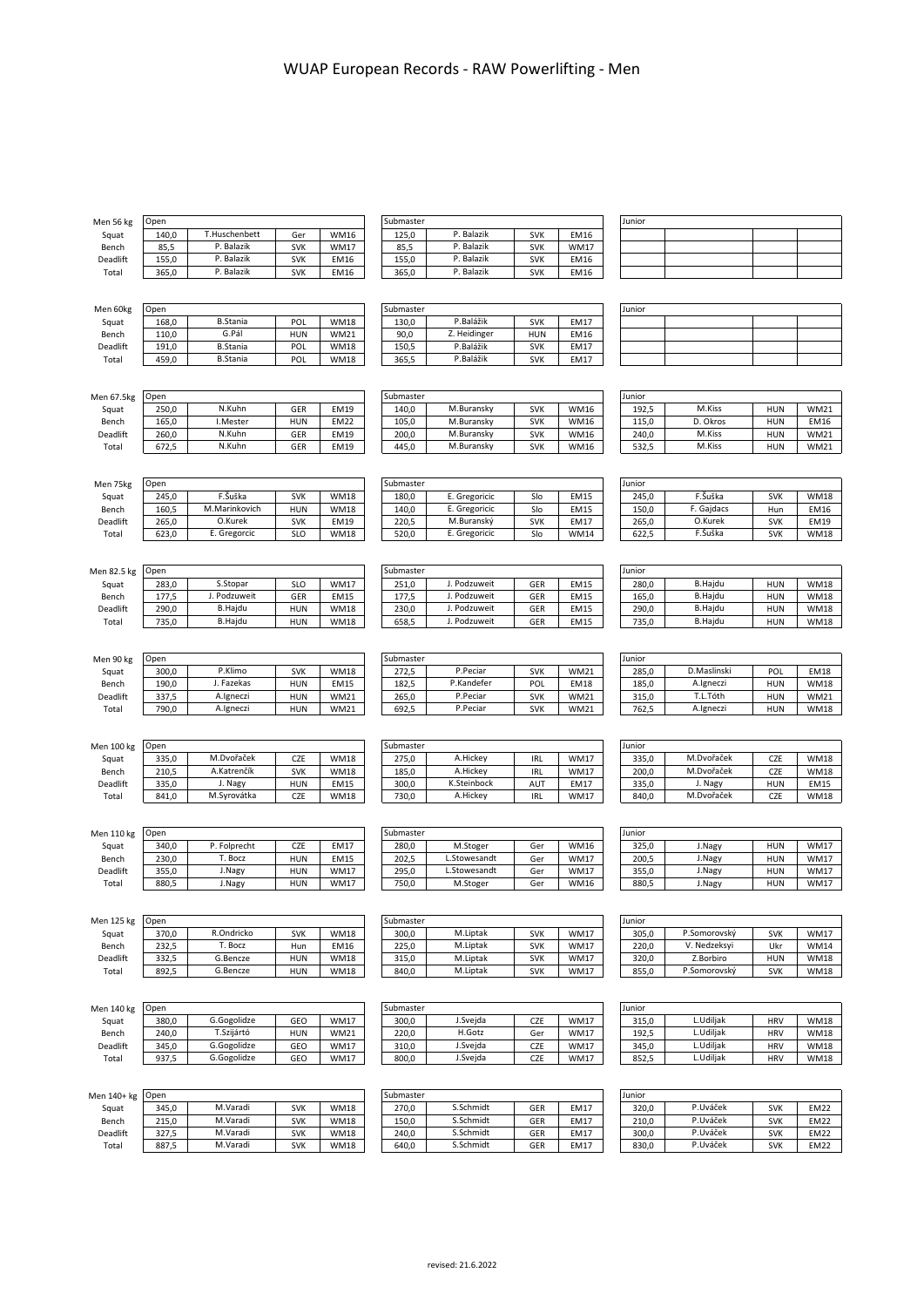Men 56 kg<br>Squat<br>Bench Squat | 140,0 T.Huschenbett | Ger WM16 Bench | 80,0 | T.Huschenbett | Ger | WM16

Deadlift | 145,0 M. Kiss | Hun EM16 Total | 327,5 | M. Kiss | Hun EM16

| T18-19 |  |  |  |  |  |  |  |  |  |
|--------|--|--|--|--|--|--|--|--|--|
|        |  |  |  |  |  |  |  |  |  |
|        |  |  |  |  |  |  |  |  |  |
|        |  |  |  |  |  |  |  |  |  |
|        |  |  |  |  |  |  |  |  |  |

| Men 60kg | T <sub>16</sub> -17 |                 |            |             | T18-19 |              |     |             |
|----------|---------------------|-----------------|------------|-------------|--------|--------------|-----|-------------|
| Squat    | 127.5               | <b>B.Prokos</b> | <b>HUN</b> | EM19        | 90,0   | H. Hablicsek | Hun | <b>EM17</b> |
| Bench    | 85.0                | A.Reidinger     | CZE        | <b>WM19</b> | 72,5   | H. Hablicsek | Hun | EM17        |
| Deadlift | 130.0               | <b>B.Prokos</b> | <b>HUN</b> | EM19        | 140.5  | H. Hablicsek | Hun | <b>EM17</b> |
| Total    | 330.0               | <b>B.Prokos</b> | <b>HUN</b> | EM19        | 303.0  | H. Hablicsek | Hun | <b>EM17</b> |
|          |                     |                 |            |             |        |              |     |             |

T16-17<br>140,0 T.Huschenbett Ger WM16

| H. Hablicsek | Hun | <b>EM17</b> |
|--------------|-----|-------------|
| H. Hablicsek | Hun | <b>EM17</b> |
| H. Hablicsek | Hun | <b>EM17</b> |
| H. Hablicsek | Hun | <b>EM17</b> |
|              |     |             |

| Men 67.5kg      | T16-17 |            |            |             | T18-19 |              |            |             |
|-----------------|--------|------------|------------|-------------|--------|--------------|------------|-------------|
| Sauat           | 150.0  | L.Domeny   | <b>SVK</b> | <b>WM18</b> | 195.0  | D.Starchuski | POL        | <b>EM18</b> |
| Bench           | 90.0   | L.Schoning | GER        | EM19        | 115.0  | A Kiss       | Hun        | <b>EM16</b> |
| <b>Deadlift</b> | 181.0  | L.Schoning | GER        | EM19        | 220.0  | A.Petra      | <b>SVK</b> | <b>WM21</b> |
| Total           | 410.0  | L.Domeny   | <b>SVK</b> | <b>WM18</b> | 500.0  | A.Petra      | <b>SVK</b> | <b>WM21</b> |

| Men 75kg | T16-17 |           |     |             | T18-19 |              |            |             |
|----------|--------|-----------|-----|-------------|--------|--------------|------------|-------------|
| Squat    | 195.0  | R.Knapek  | CZE | EM19        | 226.0  | D.Stachurski | POL        | <b>EM19</b> |
| Bench    | 125.0  | C.Baiczer | Hun | EM18        | 137.5  | M. Kekovic   | <b>MNE</b> | <b>EM15</b> |
| Deadlift | 230.0  | C.Baiczer | Hun | <b>EM18</b> | 260.0  | O.Kurek      | <b>SVK</b> | <b>WM18</b> |
| Total    | 520.0  | C.Bajczer | Hun | <b>EM18</b> | 587.5  | O.Kurek      | <b>SVK</b> | <b>WM18</b> |

| Men 82.5 kg     | T16-17 |           |            |             | T18-19 |           |            |             |
|-----------------|--------|-----------|------------|-------------|--------|-----------|------------|-------------|
| Squat           | 215.0  | C.Baiczer | <b>HUN</b> | <b>WM18</b> | 245.0  | I.Haidoni | <b>SVK</b> | <b>WM21</b> |
| Bench           | 140.5  | C.Baiczer | <b>HUN</b> | <b>WM18</b> | 173.0  | I.Haidoni | <b>SVK</b> | <b>WM21</b> |
| <b>Deadlift</b> | 270.0  | C.Baiczer | <b>HUN</b> | <b>WM18</b> | 280.0  | D.Koukal  | CZE        | <b>WM18</b> |
| Total           | 620,0  | C.Baiczer | <b>HUN</b> | <b>WM18</b> | 658.0  | I.Haidoni | <b>SVK</b> | <b>WM21</b> |

| Men 90 kg | T16-17 |             |     |      | T18-19 |            |            |             |
|-----------|--------|-------------|-----|------|--------|------------|------------|-------------|
| Squat     | 200.0  | M.Smrcek    | CZE | EM19 | 270.0  | M.Šuverík  | <b>SVK</b> | <b>WM18</b> |
| Bench     | 100.0  | D. Witoslaw | Pol | EM16 | 171.0  | D.Kovalcik | CZE        | <b>WM17</b> |
| Deadlift  | 220.0  | M.Smrcek    | CZE | EM19 | 280.0  | E.Lewin    | AUT        | <b>EM18</b> |
| Total     | 515.0  | M.Smrcek    | CZE | EM19 | 700.0  | M.Šuverík  | <b>SVK</b> | <b>WM18</b> |

| Men 100 kg | T16-17 |          |            |             | T18-19 |             |     |             |
|------------|--------|----------|------------|-------------|--------|-------------|-----|-------------|
| Squat      | 230.5  | M.Kentoš | <b>SVK</b> | WM18        | 320.0  | M.Svrovátka | CZE | <b>WM18</b> |
| Bench      | 145.0  | M.Kentoš | <b>SVK</b> | <b>WM18</b> | 201.0  | M.Svrovátka | CZE | <b>WM18</b> |
| Deadlift   | 250.0  | E.Kruse  | GER        | WM17        | 320.0  | M.Svrovátka | CZE | <b>WM18</b> |
| Total      | 615.5  | M.Kentoš | <b>SVK</b> | <b>WM18</b> | 841.0  | M.Svrovátka | CZE | <b>WM18</b> |

| Men 110 kg      | T16-17 |              |     |      | T18-19 |            |            |             |
|-----------------|--------|--------------|-----|------|--------|------------|------------|-------------|
| Squat           | 215.0  | I. Horciciak | Svk | EM16 | 310.0  | M.Havlíček | CZE        | <b>EM18</b> |
| Bench           | 132.5  | I. Horciciak | Svk | EM16 | 182.5  | A.Balogh   | <b>HUN</b> | <b>WM21</b> |
| <b>Deadlift</b> | 245.0  | O. Rehfeldt  | Ger | WC14 | 325.0  | M.Havlíček | CZE        | <b>EM18</b> |
| Total           | 577.5  | I. Horciciak | Svk | EM16 | 785.0  | M.Havlíček | CZE        | <b>EM18</b> |

| Men 125 kg |  |
|------------|--|
| Squat      |  |
| Bench      |  |
| Deadlift   |  |
| $T0$ tol   |  |

| en 125 kg | T16-17 |        |            |      | T18-19 |             |            |      |
|-----------|--------|--------|------------|------|--------|-------------|------------|------|
| Squat     | 265.0  | M.Enin | <b>GER</b> | EM19 | 260.0  | J.Horčičiak | <b>SVK</b> | EM18 |
| Bench     | 165.0  | M.Enin | GER        | EM19 | 165.5  | J.Horčičiak | <b>SVK</b> | EM18 |
| Deadlift  | 260.0  | M.Enin | GER        | EM19 | 275.5  | J.Horčičiak | <b>SVK</b> | EM18 |
| Total     | 690.0  | M.Enin | <b>GER</b> | EM19 | 701,0  | J.Horčičiak | <b>SVK</b> | EM18 |

| 18-19 |             |            |             |
|-------|-------------|------------|-------------|
| 260.0 | J.Horčičiak | <b>SVK</b> | <b>EM18</b> |
| 165,5 | J.Horčičiak | <b>SVK</b> | <b>EM18</b> |
| 275.5 | J.Horčičiak | <b>SVK</b> | <b>EM18</b> |
| 701.0 | J.Horčičiak | <b>SVK</b> | <b>EM18</b> |

| Men 140 kg |  |
|------------|--|
| Squat      |  |
| Bench      |  |
| Deadlift   |  |
| $T0$ tol   |  |

| en 140 kg       | T16-17 |  |  | T18-19 |               |     |             |
|-----------------|--------|--|--|--------|---------------|-----|-------------|
| Squat           |        |  |  | 290.0  | E. Karacsondi | Hun | <b>WM14</b> |
| Bench           |        |  |  | 220.0  | E. Karacsondi | Hun | <b>WM14</b> |
| <b>Deadlift</b> |        |  |  | 310.0  | E. Karacsondi | Hun | <b>WM14</b> |
| Total           |        |  |  | 820.0  | E. Karacsondi | Hun | <b>WM14</b> |

| 18-19 |               |     |             |
|-------|---------------|-----|-------------|
| 290,0 | E. Karacsondi | Hun | <b>WM14</b> |
| 220.0 | E. Karacsondi | Hun | <b>WM14</b> |
| 310,0 | E. Karacsondi | Hun | <b>WM14</b> |
| 820,0 | E. Karacsondi | Hun | <b>WM14</b> |

| Men 140+ kg |
|-------------|
| Squat       |

 $T16-17$ 

Bench Deadlift Total

| $T18-19$ |  |  |
|----------|--|--|
|          |  |  |
|          |  |  |
|          |  |  |
|          |  |  |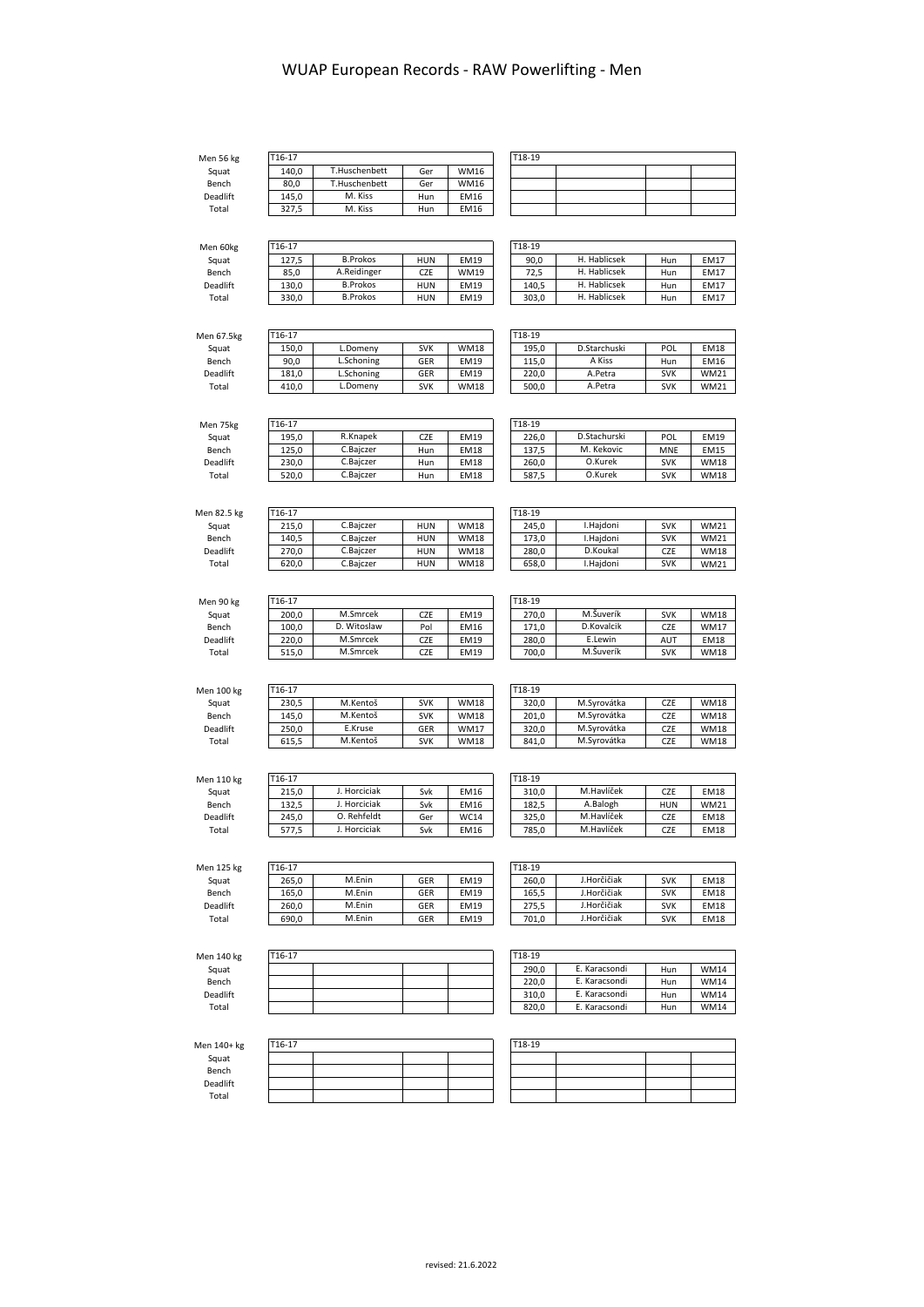| Men 56 kg   | M40-44 |                |            |             | M45-49 |            |            |             | M50-54 |                 |            |             |
|-------------|--------|----------------|------------|-------------|--------|------------|------------|-------------|--------|-----------------|------------|-------------|
| Squat       |        |                |            |             |        |            |            |             |        |                 |            |             |
|             |        |                |            |             |        |            |            |             |        |                 |            |             |
| Bench       |        |                |            |             |        |            |            |             |        |                 |            |             |
| Deadlift    |        |                |            |             |        |            |            |             |        |                 |            |             |
| Total       |        |                |            |             |        |            |            |             |        |                 |            |             |
|             |        |                |            |             |        |            |            |             |        |                 |            |             |
|             |        |                |            |             |        |            |            |             |        |                 |            |             |
|             | M40-44 |                |            |             | M45-49 |            |            |             | M50-54 |                 |            |             |
| Men 60kg    |        |                |            |             |        |            |            |             |        |                 |            |             |
| Squat       | 150,0  | G.Pál          | <b>HUN</b> | <b>WM21</b> |        |            |            |             |        |                 |            |             |
| Bench       | 110,0  | G.Pál          | <b>HUN</b> | <b>WM21</b> |        |            |            |             |        |                 |            |             |
| Deadlift    | 180,0  | G.Pál          | <b>HUN</b> | <b>WM21</b> |        |            |            |             |        |                 |            |             |
| Total       | 440,0  | G.Pál          | <b>HUN</b> | <b>WM21</b> |        |            |            |             |        |                 |            |             |
|             |        |                |            |             |        |            |            |             |        |                 |            |             |
|             |        |                |            |             |        |            |            |             |        |                 |            |             |
|             |        |                |            |             |        |            |            |             |        |                 |            |             |
| Men 67.5kg  | M40-44 |                |            |             | M45-49 |            |            |             | M50-54 |                 |            |             |
| Squat       | 140,0  | L.Simon        | <b>HUN</b> | EM17        | 145,0  | S.Giesecke | GER        | <b>WM18</b> |        |                 |            |             |
| Bench       | 130,0  | L.Simon        | <b>HUN</b> | EM17        | 105,0  | S.Giesecke | GER        | <b>WM16</b> |        |                 |            |             |
| Deadlift    | 170,0  | L.Simon        | <b>HUN</b> | EM17        | 192,5  | S.Giesecke | GER        | <b>WM18</b> |        |                 |            |             |
| Total       | 440,0  | L.Simon        | <b>HUN</b> | EM17        | 435,0  | S.Giesecke | GER        | <b>WM16</b> |        |                 |            |             |
|             |        |                |            |             |        |            |            |             |        |                 |            |             |
|             |        |                |            |             |        |            |            |             |        |                 |            |             |
|             |        |                |            |             |        |            |            |             |        |                 |            |             |
| Men 75kg    | M40-44 |                |            |             | M45-49 |            |            |             | M50-54 |                 |            |             |
| Squat       | 221,0  | E. Gregorcic   | <b>SLO</b> | EM19        | 155,0  | I. Varga   | Hun        | EM16        | 192,5  | J.Augustat      | GER        | <b>WM19</b> |
| Bench       | 151,0  | E. Gregorcic   | <b>SLO</b> | <b>WM18</b> | 120,0  | I. Varga   | Hun        | EM16        | 115,0  | J.Augustat      | GER        | <b>WM19</b> |
|             |        |                | <b>SLO</b> | <b>WM18</b> |        |            |            | <b>EM16</b> |        |                 | GER        | <b>WM19</b> |
| Deadlift    | 256,0  | E. Gregorcic   |            |             | 215,0  | I. Varga   | Hun        |             | 192,5  | J.Augustat      |            |             |
| Total       | 623,0  | E. Gregorcic   | <b>SLO</b> | <b>WM18</b> | 490,0  | I. Varga   | Hun        | EM16        | 500,0  | J.Augustat      | GER        | <b>WM19</b> |
|             |        |                |            |             |        |            |            |             |        |                 |            |             |
|             |        |                |            |             |        |            |            |             |        |                 |            |             |
| Men 82.5 kg | M40-44 |                |            |             | M45-49 |            |            |             | M50-54 |                 |            |             |
|             |        | Z. Horváth     |            |             |        | A.Frič     |            |             |        | P.Herak         |            |             |
| Squat       | 220,0  |                | <b>HUN</b> | EM16        | 255,0  |            | <b>SVK</b> | <b>EM22</b> | 200,0  |                 | Svk        | <b>WM14</b> |
| Bench       | 142,5  | Z. Horváth     | <b>HUN</b> | EM16        | 167,5  | A.Frič     | <b>SVK</b> | <b>EM22</b> | 120,0  | S. Czinano      | Hun        | <b>EM16</b> |
| Deadlift    | 245,0  | T.Sestak       | CZE        | <b>WM17</b> | 265,0  | A.Frič     | <b>SVK</b> | <b>EM22</b> | 215,0  | P.Herak         | Svk        | <b>WM14</b> |
| Total       | 605,0  | Z. Horváth     | <b>HUN</b> | EM16        | 687,5  | A.Frič     | <b>SVK</b> | <b>EM22</b> | 532,5  | P.Herak         | Svk        | <b>WM14</b> |
|             |        |                |            |             |        |            |            |             |        |                 |            |             |
|             |        |                |            |             |        |            |            |             |        |                 |            |             |
|             |        |                |            |             |        |            |            |             |        |                 |            |             |
| Men 90 kg   | M40-44 |                |            |             | M45-49 |            |            |             | M50-54 |                 |            |             |
| Squat       | 255,0  | K.Howhannisian | ARM        | <b>EM18</b> | 292,5  | A.Frič     | <b>SVK</b> | EM19        | 227,5  | K.Tur           | POL        | <b>EM19</b> |
| Bench       | 185,0  | K.Howhannisian | ARM        | <b>WM18</b> | 185,0  | A.Frič     | <b>SVK</b> | <b>EM19</b> | 155,5  | K.Tur           | POL        | EM19        |
| Deadlift    | 277,5  | D. Rade        | CH         | <b>WM14</b> | 290,0  | D. Rade    | SUI        | <b>EM15</b> | 241,0  | K.Tur           | POL        | <b>WM21</b> |
| Total       | 687,5  | K.Howhannisian | ARM        | <b>EM18</b> | 742,5  | A.Frič     | <b>SVK</b> | EM19        | 623,5  | K.Tur           | POL        | EM19        |
|             |        |                |            |             |        |            |            |             |        |                 |            |             |
|             |        |                |            |             |        |            |            |             |        |                 |            |             |
|             |        |                |            |             |        |            |            |             |        |                 |            |             |
| Men 100 kg  | M40-44 |                |            |             | M45-49 |            |            |             | M50-54 |                 |            |             |
|             |        |                |            | EM19        |        | R.Bluml    | GER        | EM19        |        | T.Pukáč         |            | <b>WM21</b> |
| Squat       | 280,0  | M.Maier        | GER        |             | 290,0  |            |            |             | 260,0  |                 | <b>SVK</b> |             |
|             |        |                |            |             |        |            |            |             |        |                 |            |             |
| Bench       | 200,0  | P.Maceášik     | CZE        | EM17        | 180,0  | M. Vaclav  | CZ         | <b>WM14</b> | 175,0  | T.Pukáč         | <b>SVK</b> | <b>WM21</b> |
| Deadlift    | 280,5  | M.Maier        | GER        | EM19        | 283,0  | L.Kiss     | <b>HUN</b> | <b>WM17</b> | 255,0  | T.Pukáč         | <b>SVK</b> | <b>WM21</b> |
| Total       | 733,0  | M.Maier        | GER        | EM19        | 745,0  | R.Bluml    | GER        | EM19        | 690,0  | T.Pukáč         | <b>SVK</b> | <b>WM21</b> |
|             |        |                |            |             |        |            |            |             |        |                 |            |             |
|             |        |                |            |             |        |            |            |             |        |                 |            |             |
| Men 110 kg  | M40-44 |                |            |             | M45-49 |            |            |             | M50-54 |                 |            |             |
|             | 300,0  | Z.Antal        |            | <b>WM18</b> |        | Z.Antal    |            | <b>WM21</b> |        | U.auf der Maur  |            | <b>WM18</b> |
| Squat       |        |                | <b>HUN</b> |             | 295,5  | Z.Antal    | <b>HUN</b> |             | 320,0  |                 | CHE        |             |
| Bench       | 195,0  | M.Lauenstein   | GER        | <b>WM17</b> | 195,0  |            | <b>HUN</b> | WM21        | 180,0  | U.auf der Maur  | CHE        | EM19        |
| Deadlift    | 300,0  | Z.Antal        | <b>HUN</b> | <b>WM18</b> | 305,5  | Z.Antal    | HUN        | <b>WM21</b> | 325,0  | U.auf der Maur  | CHE        | WM18        |
| Total       | 790,0  | Z. Antal       | Hun        | <b>WM18</b> | 775,5  | Z.Antal    | <b>HUN</b> | <b>WM21</b> | 815,0  | U.auf der Maur  | CHE        | <b>WM18</b> |
|             |        |                |            |             |        |            |            |             |        |                 |            |             |
|             |        |                |            |             |        |            |            |             |        |                 |            |             |
| Men 125 kg  | M40-44 |                |            |             | M45-49 |            |            |             | M50-54 |                 |            |             |
|             |        |                |            |             |        |            |            |             |        |                 |            |             |
| Squat       | 310,0  | D.Schmalz      | GER        | <b>WM16</b> | 280,0  | O.Hudák    | <b>SVK</b> | <b>WM21</b> | 270,0  | G.Tonoyan       | ARM        | <b>WM18</b> |
| Bench       | 190,0  | O. Hudak       | <b>SVK</b> | <b>EM15</b> | 205,0  | D.Udovic   | <b>SLO</b> | EM17        | 170,0  | D. Michelon     | Fra        | <b>WM14</b> |
| Deadlift    | 310,0  | O. Hudak       | <b>SVK</b> | EM15        | 300,0  | V. Mares   | CZE        | EM15        | 290,0  | G.Tonoyan       | ARM        | <b>WM18</b> |
| Total       | 780,0  | O. Hudak       | <b>SVK</b> | EM15        | 780,0  | O.Hudák    | <b>SVK</b> | WM21        | 690,0  | G.Tonoyan       | ARM        | <b>WM18</b> |
|             |        |                |            |             |        |            |            |             |        |                 |            |             |
|             |        |                |            |             |        |            |            |             |        |                 |            |             |
|             |        |                |            |             |        |            |            |             |        |                 |            |             |
| Men 140 kg  | M40-44 |                |            |             | M45-49 |            |            |             | M50-54 |                 |            |             |
| Squat       | 340,0  | S.Voros        | <b>SVK</b> | <b>WM18</b> | 300,0  | O.Dorsch   | GER        | <b>WM18</b> | 300,0  | M.Zitzelsberger | GER        | EM19        |
| Bench       | 230,0  | M.Snajdr       | <b>SVK</b> | <b>WM17</b> | 200,0  | D.Udovic   | <b>SLO</b> | <b>WM17</b> | 180,0  | M.Zitzelsberger | GER        | EM19        |
| Deadlift    | 340,0  | M.Snajdr       | <b>SVK</b> | <b>WM17</b> | 320,0  | D.Udovic   | SLO        | <b>WM17</b> | 315,0  | M.Zitzelsberger | GER        | EM19        |
| Total       | 870,0  | M.Snajdr       | <b>SVK</b> | <b>WM17</b> | 780,0  | D.Udovic   | <b>SLO</b> | <b>WM17</b> | 795,0  | M.Zitzelsberger | GER        | EM19        |
|             |        |                |            |             |        |            |            |             |        |                 |            |             |
|             |        |                |            |             |        |            |            |             |        |                 |            |             |
|             |        |                |            |             |        |            |            |             |        |                 |            |             |
| Men 140+ kg | M40-44 |                |            |             | M45-49 |            |            |             | M50-54 |                 |            |             |
| Squat       |        |                |            |             |        |            |            |             | 180,0  | G. Koles        | Hun        | EM16        |
| Bench       |        |                |            |             |        |            |            |             | 150,0  | G. Koles        | Hun        | EM16        |
| Deadlift    |        |                |            |             |        |            |            |             | 190,0  | G. Koles        | Hun        | EM16        |
| Total       |        |                |            |             |        |            |            |             | 520,0  | G. Koles        | Hun        | EM16        |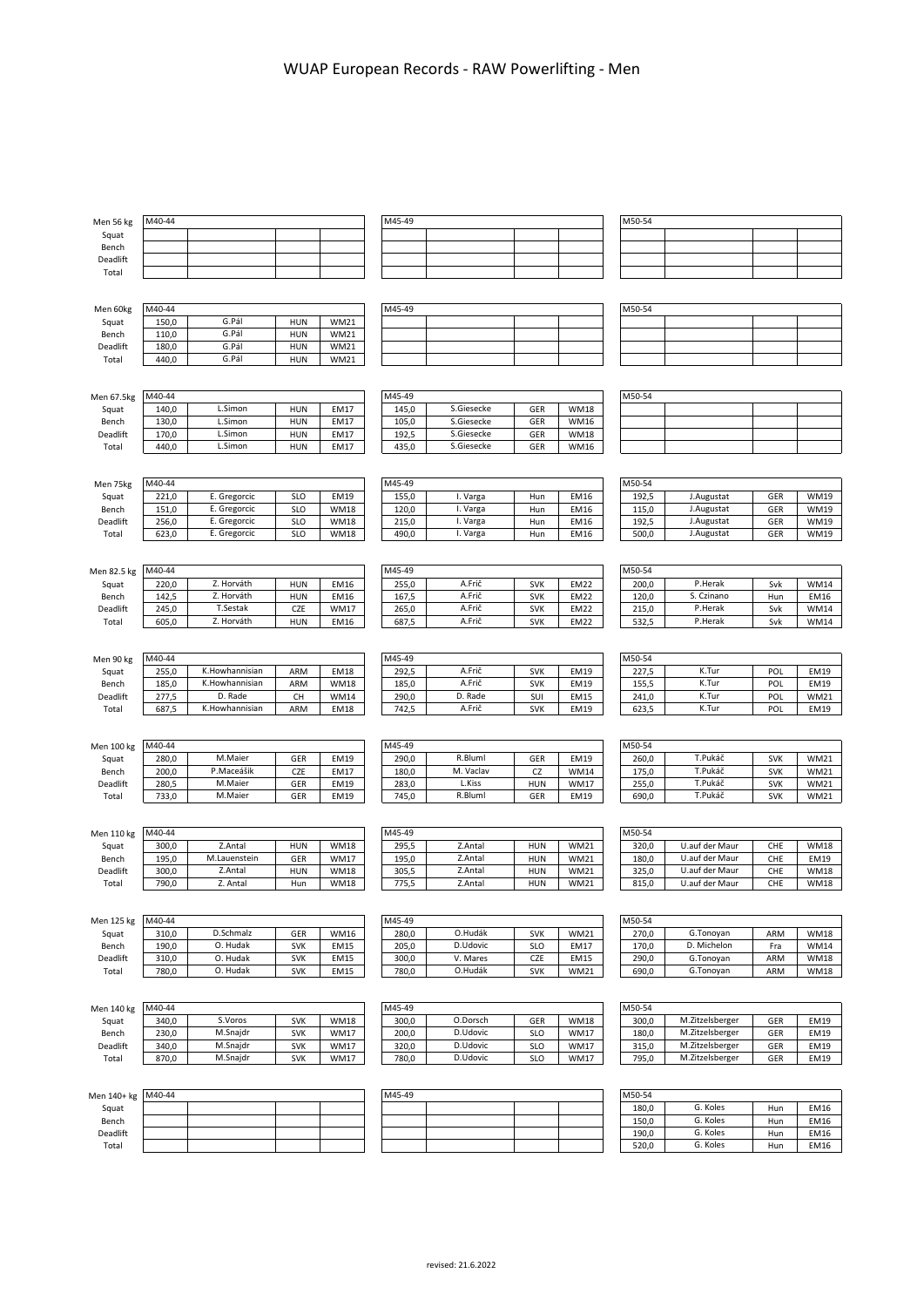| Men 56 kg   | M55-59 |                          |            |             | M60-64 |                          |            |             | M65-69 |              |            |             |
|-------------|--------|--------------------------|------------|-------------|--------|--------------------------|------------|-------------|--------|--------------|------------|-------------|
| Squat       |        |                          |            |             |        |                          |            |             |        |              |            |             |
| Bench       |        |                          |            |             |        |                          |            |             |        |              |            |             |
| Deadlift    |        |                          |            |             |        |                          |            |             |        |              |            |             |
| Total       |        |                          |            |             |        |                          |            |             |        |              |            |             |
|             |        |                          |            |             |        |                          |            |             |        |              |            |             |
|             |        |                          |            |             |        |                          |            |             |        |              |            |             |
| Men 60kg    | M55-59 |                          |            |             | M60-64 |                          |            |             | M65-69 |              |            |             |
| Squat       |        |                          |            |             |        |                          |            |             |        |              |            |             |
| Bench       |        |                          |            |             |        |                          |            |             |        |              |            |             |
| Deadlift    |        |                          |            |             |        |                          |            |             |        |              |            |             |
| Total       |        |                          |            |             |        |                          |            |             |        |              |            |             |
|             |        |                          |            |             |        |                          |            |             |        |              |            |             |
|             |        |                          |            |             |        |                          |            |             |        |              |            |             |
| Men 67.5kg  | M55-59 |                          |            |             | M60-64 |                          |            |             | M65-69 |              |            |             |
| Squat       | 155,0  | K.Rooch                  | GER        | WM16        |        |                          |            |             | 110,0  | L.Kurucz     | <b>HUN</b> | <b>WM21</b> |
| Bench       | 115,0  | K.Rooch                  | GER        | <b>WM16</b> |        |                          |            |             | 95,0   | L.Kurucz     | <b>HUN</b> | <b>WM21</b> |
| Deadlift    | 190,0  | H.Bozat                  | <b>TUR</b> | EM17        |        |                          |            |             | 145,0  | L.Kurucz     | <b>HUN</b> | <b>WM21</b> |
| Total       | 445,5  | K.Rooch                  | GER        | <b>WM16</b> |        |                          |            |             | 350,0  | L.Kurucz     | <b>HUN</b> | <b>WM21</b> |
|             |        |                          |            |             |        |                          |            |             |        |              |            |             |
|             |        |                          |            |             |        |                          |            |             |        |              |            |             |
| Men 75kg    | M55-59 |                          |            |             | M60-64 |                          |            |             | M65-69 |              |            |             |
| Squat       | 175,0  | S.Sehovic                | BIH        | EM17        | 170,0  | S.Sehovic                | BiH        | <b>WM19</b> | 160,0  | S.Burkhard   | GER        | EM17        |
| Bench       | 105,5  | J.Gabrhel                | Svk        | <b>EM15</b> | 105,0  | S.Sehovic                | BiH        | <b>WM19</b> | 110,0  | I. Verebi    | Hun        | <b>EM16</b> |
| Deadlift    | 225,0  | S.Sehovic                | BIH        | EM17        | 255,0  | S.Sehovic                | BiH        | <b>WM19</b> | 170,0  | I. Verebi    | Hun        | EM16        |
| Total       | 505,0  | S.Sehovic                | BIH        | EM17        | 530,0  | S.Sehovic                | BiH        | <b>WM19</b> | 430,0  | I. Verebi    | Hun        | EM16        |
|             |        |                          |            |             |        |                          |            |             |        |              |            |             |
|             |        |                          |            |             |        |                          |            |             |        |              |            |             |
| Men 82.5 kg | M55-59 |                          |            |             | M60-64 |                          |            |             | M65-69 |              |            |             |
| Squat       | 242,5  | D.Riedel                 | GER        | <b>EM19</b> | 175,0  | J. Bejgrowicz            | POL        | <b>EM15</b> | 220,0  | A.Jasinski   | POL        | <b>EM18</b> |
| Bench       | 137,5  | D.Riedel                 | GER        | <b>WM17</b> | 102,5  | G.Foltas                 | GER        | <b>WM18</b> | 131,0  | R.Sack       | Ger        | WM14        |
| Deadlift    | 220,0  | D.Riedel                 | GER        | <b>EM19</b> | 240,0  | J. Bejgrowicz            | POL        | EM15        | 227,5  | J.Bejgrowicz | POL        | EM19        |
| Total       | 595,0  | D.Riedel                 | GER        | <b>EM19</b> | 502,5  | J. Bejgrowicz            | POL        | <b>EM15</b> | 550,0  | A.Jasinski   | POL        | <b>EM18</b> |
|             |        |                          |            |             |        |                          |            |             |        |              |            |             |
|             |        |                          |            |             |        |                          |            |             |        |              |            |             |
| Men 90 kg   | M55-59 |                          |            |             | M60-64 |                          |            |             | M65-69 |              |            |             |
|             | 210,0  | L.Jantek                 | <b>HUN</b> | <b>WM21</b> | 180,0  | J. Sztanke               |            | <b>WM14</b> | 180,0  | S.Sochanski  | Pol        |             |
| Squat       |        |                          |            |             |        |                          | Hun        |             |        |              |            | <b>WM17</b> |
| Bench       | 166,0  | F. Kutzsch<br>F. Kutzsch | Ger        | <b>WM14</b> | 170,0  | J. Sztanke<br>J. Sztanke | Hun        | <b>WM14</b> | 122,5  | F. Esser     | CZE        | EM15        |
| Deadlift    | 250,0  |                          | Ger        | <b>WM14</b> | 230,0  |                          | Hun        | <b>WM14</b> | 227,5  | J.Bejgrowicz | Pol        | <b>WM18</b> |
| Total       | 600,0  | F. Kutzsch               | Ger        | <b>WM14</b> | 580,0  | J. Sztanke               | Hun        | <b>WM14</b> | 490,0  | J.Bejgrowicz | Pol        | WM18        |
|             |        |                          |            |             |        |                          |            |             |        |              |            |             |
|             |        |                          |            |             |        |                          |            |             | M65-69 |              |            |             |
|             |        |                          |            |             | M60-64 |                          |            |             |        |              |            |             |
| Men 100 kg  | M55-59 |                          |            |             |        |                          |            |             |        |              |            |             |
| Squat       | 260,0  | J. Sokolowski            | POL        | <b>EM15</b> | 240,5  | J. Sztanke               | Hun        | <b>WM16</b> | 210,0  | S.Sochanski  | Pol        | EM15        |
| Bench       | 165,0  | J. Flett                 | Ger        | <b>WC14</b> | 172,5  | J. Sztanke               | Hun        | <b>WM16</b> | 105,0  | S.Sochanski  | Pol        | EM15        |
| Deadlift    | 260,0  | W. Wrobel                | POL        | EM17        | 270,0  | W.Wrobel                 | POL        | EM19        | 227,5  | S.Sochanski  | Pol        | EM15        |
| Total       | 627,5  | W. Wrobel                | POL        | EM17        | 648,5  | J. Sztanke               | Hun        | WM16        | 542,5  | S.Sochanski  | Pol        | EM15        |
|             |        |                          |            |             |        |                          |            |             |        |              |            |             |
|             |        |                          |            |             |        |                          |            |             |        |              |            |             |
| Men 110 kg  | M55-59 |                          |            |             | M60-64 |                          |            |             | M65-69 |              |            |             |
| Squat       | 265,0  | R.Dohne                  | GER        | <b>WM16</b> | 230,0  | W.Wrobel                 | POL        | <b>WM18</b> | 220,0  | J.Šolc       | <b>SVK</b> | <b>EM22</b> |
| Bench       | 170,5  | R.Dohne                  | GER        | <b>WM16</b> | 127,5  | W.Wrobel                 | POL        | <b>WM18</b> | 160,0  | J.Šolc       | <b>SVK</b> | <b>EM22</b> |
| Deadlift    | 260,0  | R.Dohne                  | GER        | <b>WM16</b> | 270,0  | W.Wrobel                 | POL        | <b>WM18</b> | 220,0  | J.Šolc       | <b>SVK</b> | <b>EM22</b> |
| Total       | 685,5  | R.Dohne                  | GER        | WM16        | 627,5  | W.Wrobel                 | POL        | <b>WM18</b> | 600,0  | J.Šolc       | <b>SVK</b> | <b>EM22</b> |
|             |        |                          |            |             |        |                          |            |             |        |              |            |             |
|             |        |                          |            |             |        |                          |            |             |        |              |            |             |
| Men 125 kg  | M55-59 |                          |            |             | M60-64 |                          |            |             | M65-69 |              |            |             |
| Squat       | 250,0  | F.Makranský              | <b>SVK</b> | <b>WM18</b> | 210,0  | J.Šolc                   | <b>SVK</b> | <b>WM21</b> |        |              |            |             |
| Bench       | 160,0  | F.Makranský              | <b>SVK</b> | <b>WM18</b> | 170,5  | K.Franck                 | GER        | <b>WM16</b> |        |              |            |             |
| Deadlift    | 250,0  | F.Makranský              | <b>SVK</b> | <b>WM18</b> | 200,0  | J.Šolc                   | <b>SVK</b> | <b>WM21</b> |        |              |            |             |
| Total       | 660,0  | F.Makranský              | <b>SVK</b> | <b>WM18</b> | 550,0  | J.Šolc                   | <b>SVK</b> | <b>WM21</b> |        |              |            |             |
|             |        |                          |            |             |        |                          |            |             |        |              |            |             |
|             |        |                          |            |             |        |                          |            |             |        |              |            |             |
| Men 140 kg  | M55-59 |                          |            |             | M60-64 |                          |            |             | M65-69 |              |            |             |
| Squat       |        |                          |            |             |        |                          |            |             |        |              |            |             |
| Bench       |        |                          |            |             |        |                          |            |             |        |              |            |             |
| Deadlift    |        |                          |            |             |        |                          |            |             |        |              |            |             |
| Total       |        |                          |            |             |        |                          |            |             |        |              |            |             |
|             |        |                          |            |             |        |                          |            |             |        |              |            |             |
|             |        |                          |            |             |        |                          |            |             |        |              |            |             |
| Men 140+ kg | M55-59 |                          |            |             | M60-64 |                          |            |             | M65-69 |              |            |             |
| Squat       |        |                          |            |             |        |                          |            |             |        |              |            |             |
| Bench       |        |                          |            |             |        |                          |            |             |        |              |            |             |
| Deadlift    |        |                          |            |             |        |                          |            |             |        |              |            |             |
| Total       |        |                          |            |             |        |                          |            |             |        |              |            |             |